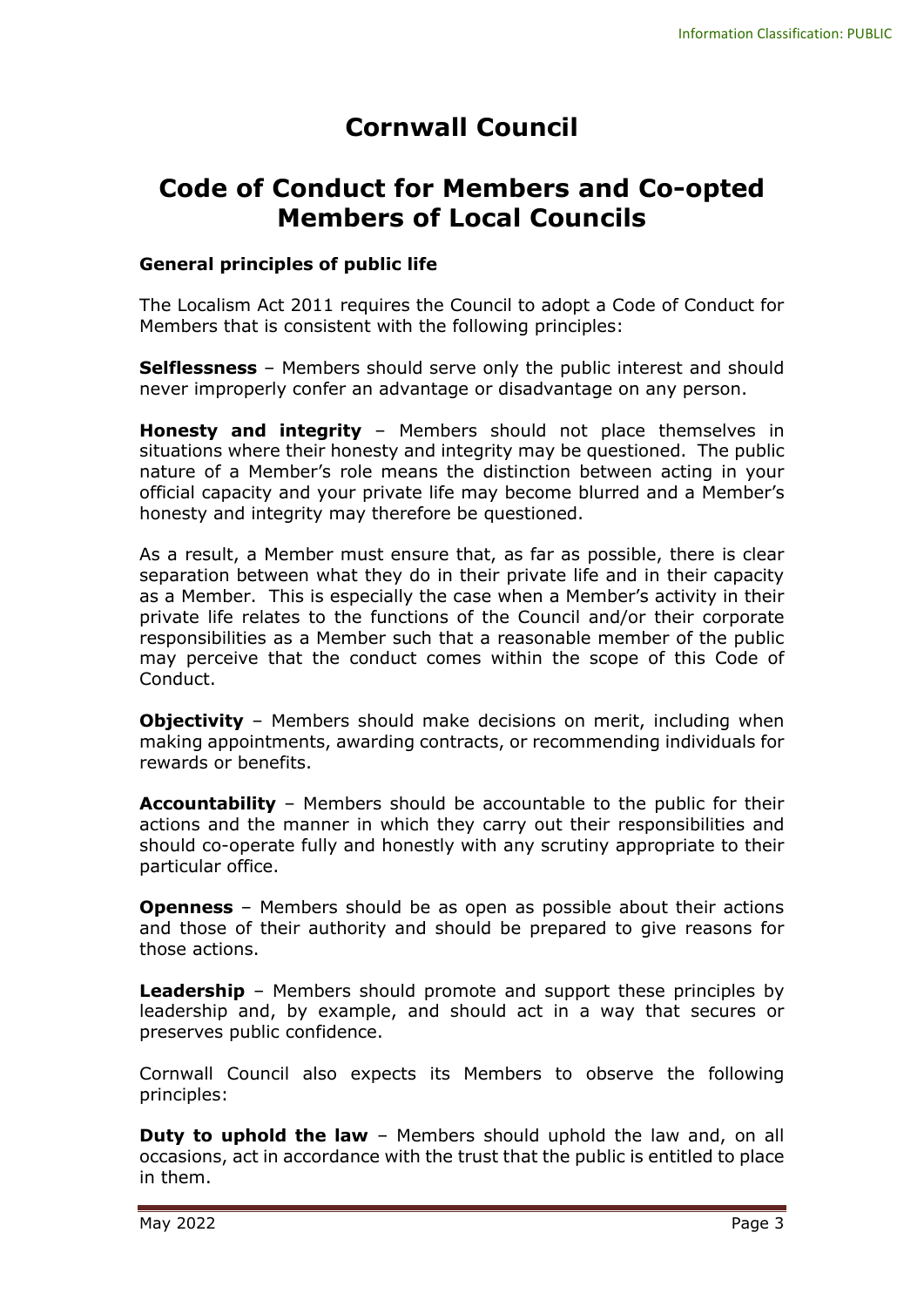**Personal judgement** – Members may take account of the views of others, including their political groups, but should reach their own conclusions on the issues before them and act in accordance with those conclusions.

**Respect for others** – Members should promote equality by not discriminating unlawfully against any person, and by treating people with respect, regardless of their race, age, religion, gender, sexual orientation or disability. They should respect the impartiality and integrity of the authority's statutory officers and its other employees.

**Stewardship** – Members should do whatever they are able to do to ensure that their authorities use their resources prudently, and in accordance with the law.

Whilst these overriding principles are not formally part of the Code of Conduct, they underpin the purpose and provisions of the Code of Conduct and are principles in accordance with which Members should conduct themselves.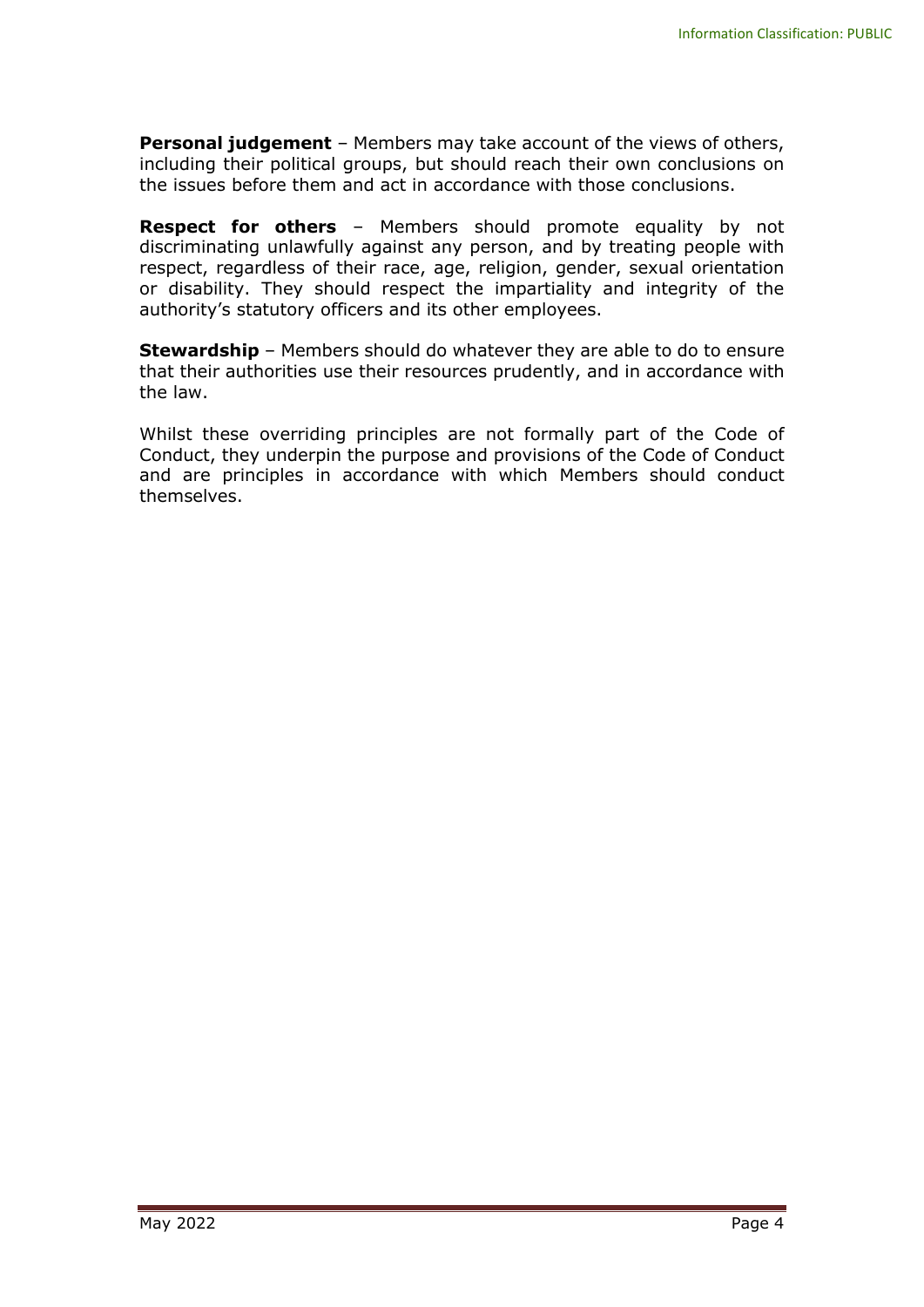#### **Introduction and Interpretation**

- 1. This Code of Conduct has been adopted by Cornwall Council to support its duty to promote and maintain high standards of conduct by Members of the Council as required by the Localism Act 2011. The Standards Committee assumes ownership of the Code on behalf of the Council and also monitors the operation of the Code in conjunction with the Monitoring Officer.
- 2. In this Code:

"**disclosable pecuniary interest**" means an interest described in Part 5A of this Code and which is an interest of a Member or an interest of (i) that Member's spouse or civil partner; (ii) a person with whom that Member is living as husband or wife; or (iii) a person with whom that Member is living as if they were civil partners, and that Member is aware that that other person has the interest as found on page 11 of this Code

"**dispensation**" means a dispensation granted by the Standards Committee of the Council or other appropriate person or body which relieves a Member from one or more of the restrictions set out in subparagraphs 3(5)(i), 3(5)(ii) and 3(5)(iii) of Part 3 of this Code to the extent specified in the dispensation

"**interest**" means any disclosable pecuniary interest or any disclosable non-registerable interest where the context permits

"**meeting**" means any meeting of the Council, the Cabinet and any of the Council's or the Cabinet's committees, sub-committees, joint committees, joint sub-committees, area committees or working groups

"**Member**" includes an Elected Member and a Co-opted Member

"**non-registerable interest**" mean an interest as defined in Part 5B of this Code as found on page 13 of this Code

"**register**" means the register of disclosable pecuniary interests maintained by the Monitoring Officer of the Council

"**sensitive interest**" means an interest that a Member has (whether or not a disclosable pecuniary interest) in relation to which the Member and the Monitoring Officer consider that disclosure of the details of that interest could lead to the Member, or a person connected with the Member, being subject to violence or intimidation

**"trade union"** means a trade union within the meaning of the Trade Union and Labour Relations (Consolidation) Act 1992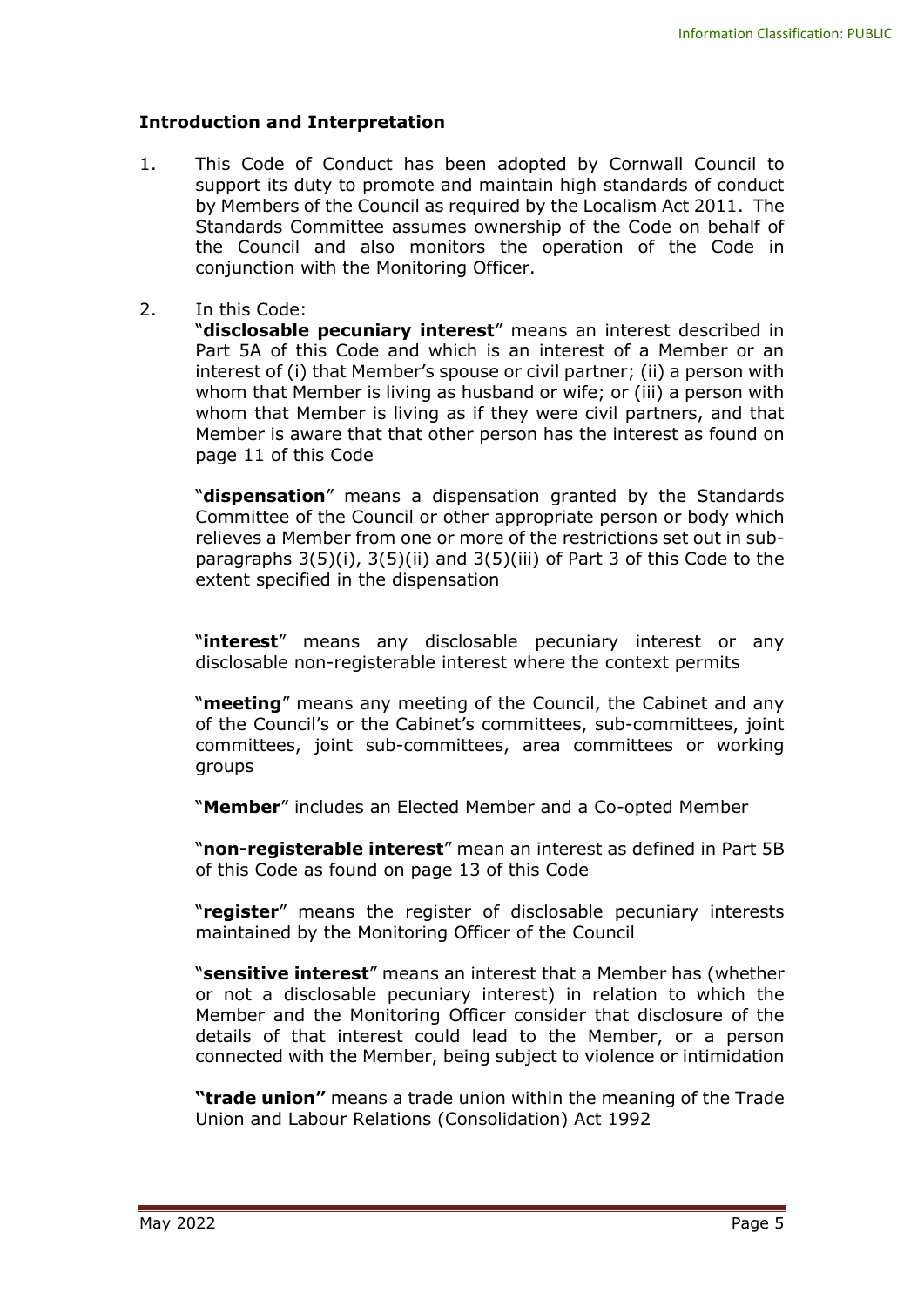- 3. This Code is arranged as follows:
	- Part 1 Application of the Code of Conduct
	- Part 2 General obligations
	- Part 3 Registering and declaring interests
	- Part 4 Sensitive interests
	- Part 5A Pecuniary interests
	- Part 5B Non-registerable interests.

#### **Part 1 – Application of the Code of Conduct**

- 1.1 This Code applies to you as a Member of the Council.
- 1.2. This Code should be read together with the preceding general principles of public life.
- 1.3. It is your responsibility to comply with the provisions of this Code.
- 1.4 Subject to paragraphs 1.5 and 1.6 of this Code, you must comply with this Code whenever you:
	- (a) conduct the business of the Council, which in this Code includes the business of the office to which you have been elected or appointed; or
	- (b) act, hold yourself out as acting or conduct yourself in such a way that a third party could reasonably conclude that you are acting as a representative of the Council or use knowledge you could only have obtained in your role as a representative of the Council

and references to your official capacity are construed accordingly.

- 1.5 Where you act as a representative of the Council:
	- (a) on another authority which has a Code of Conduct, you must, when acting for that other authority, comply with that other authority's Code of Conduct; or
	- (b) on any other body, you must, when acting for that other body, comply with this Code of Conduct, except and insofar as it conflicts with any lawful obligations to which that other body may be subject.
- 1.6 Where you are also a member of an authority other than the Council you must make sure that you comply with the relevant Code of Conduct depending on which role you are acting in. Your conduct may be subject to more than one Code of Conduct depending on the circumstances. Advice can be sought from the Monitoring Officer or one of his team.

#### **Part 2 – General obligations**

2.1 You must treat others with respect.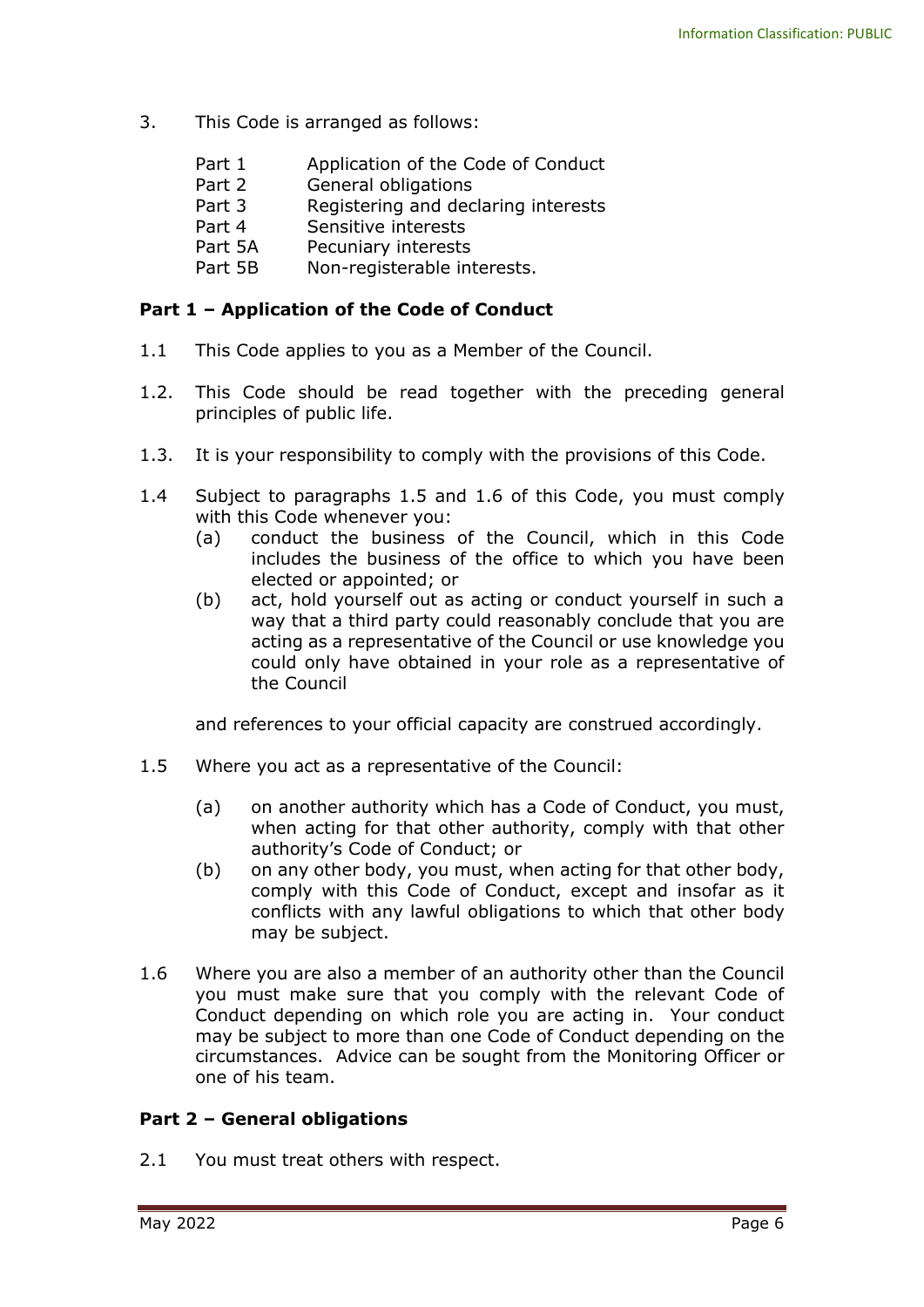- 2.2 You must not treat others in a way that amounts to or which may reasonably be construed as unlawfully discriminating against them.
- 2.3 You must not bully or harass any person.
- 2.4 You must not intimidate or attempt to intimidate others.
- 2.5 You must not conduct yourself in a manner which is contrary to the Council's duty to promote and maintain high standards of conduct by Members.
- 2.6 You must not accept any gifts or hospitality that could be seen by the public as likely to influence your judgement and you are responsible for declaring all gifts and hospitality received over the value of £50 from a single source in one year, either in the form of a single gift or as a cumulative total . You also must register any gifts or gifts or hospitality over £50 within 28 days of receiving either the gift or hospitality.
- 2.7 You must not do anything which compromises or is likely to compromise the impartiality of those who work for or on behalf of the Council.
- 2.8 You must not disclose information given to you in confidence by anyone, or information acquired by you which you believe, or ought reasonably to be aware, is of a confidential nature, except where –
	- (i) you have the consent of a person authorised to give it;
	- (ii) you are required by law to do so;
	- (iii) the disclosure is made to a third party for the purpose of obtaining professional advice provided that the third party agrees in writing not to disclose the information to any other person before the information is provided to them; or
	- (iv) the disclosure is
		- (a) reasonable and in the public interest; and
		- (b) made in good faith; and
		- (c) in compliance with the reasonable requirements of the authority, which requirements must be demonstrable by reference to an adopted policy, procedure or similar document of the Council or evidenced by advice provided by the Monitoring Officer or his nominee.
- 2.9 You must not prevent or attempt to prevent another person from gaining access to information to which that person is entitled by law.
- 2.10 You must not conduct yourself in a manner which could reasonably be regarded as bringing your office or the Council into disrepute.
- 2.11 You must not use or attempt to use your position as a Member of the Council improperly to confer on or to secure for yourself or any other person an advantage or disadvantage.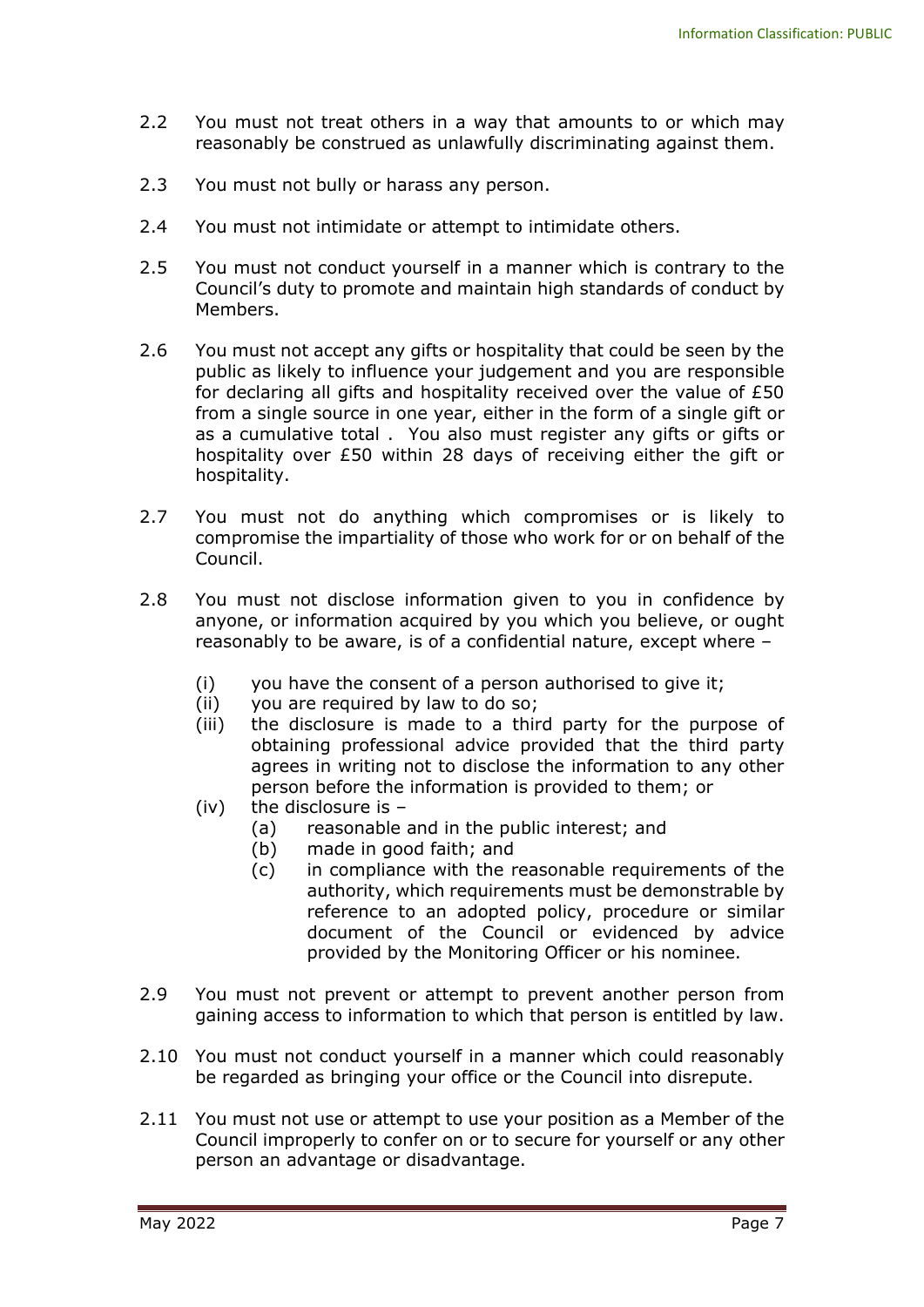- 2.12 You must when using or authorising the use by others of the resources of the Council:
	- (i) have the prior formal permission of the Council;
	- (ii) act in accordance with the reasonable requirements of the Council;
	- (iii) ensure that such resources are not used improperly for political purposes (including party political purposes); and
	- (iv) have regard to any statutory or other requirements relating to local authority publicity.
- 2.13 You must not authorise the use of the Council's resources by yourself or any other person other than by your participation in a formal decision made at a meeting and in accordance with the Council's standing orders or other procedural rules.
- 2.14 You must give reasons for all decisions in accordance with any statutory requirements and any reasonable additional requirements imposed by the Council.
- 2.15 When reaching decisions on any matter you must have regard to any relevant advice provided to you by the Council's Proper Officer, RFO or Monitoring Officer.
- 2.16 You must comply with the requirements of the Monitoring Officer in assisting with any assessment or investigation relating to an alleged breach of the Code of Conduct and comply with any sanction that is imposed upon you for breaching the Code of Conduct.
- 2.17 You must complete Code of Conduct training within 6 months of taking office and then must attend refresher training every 2 years if practicable or as required by the Monitoring Officer. This training can be held virtually.

#### **Part 3 – Registering and declaring interests and withdrawal from meetings**

- 3.1 The provisions of this Part of this Code are subject to the provisions of Part 4 of this Code relating to sensitive interests.
- 3.2 Within 28 days of becoming a Member you must notify the Council's Monitoring Officer of any disclosable pecuniary interest that you have and your membership of any trade union(s) at the time of giving the notification.
- 3.3 Where you become a Member as a result of re-election or your cooption being renewed you need only comply with paragraph 3.2 of this Code to the extent that your disclosable pecuniary interests and your trade union membership(s) are not already entered on the register at the time the notification is given.
- 3.4 You are not required to notify non-registerable interests to the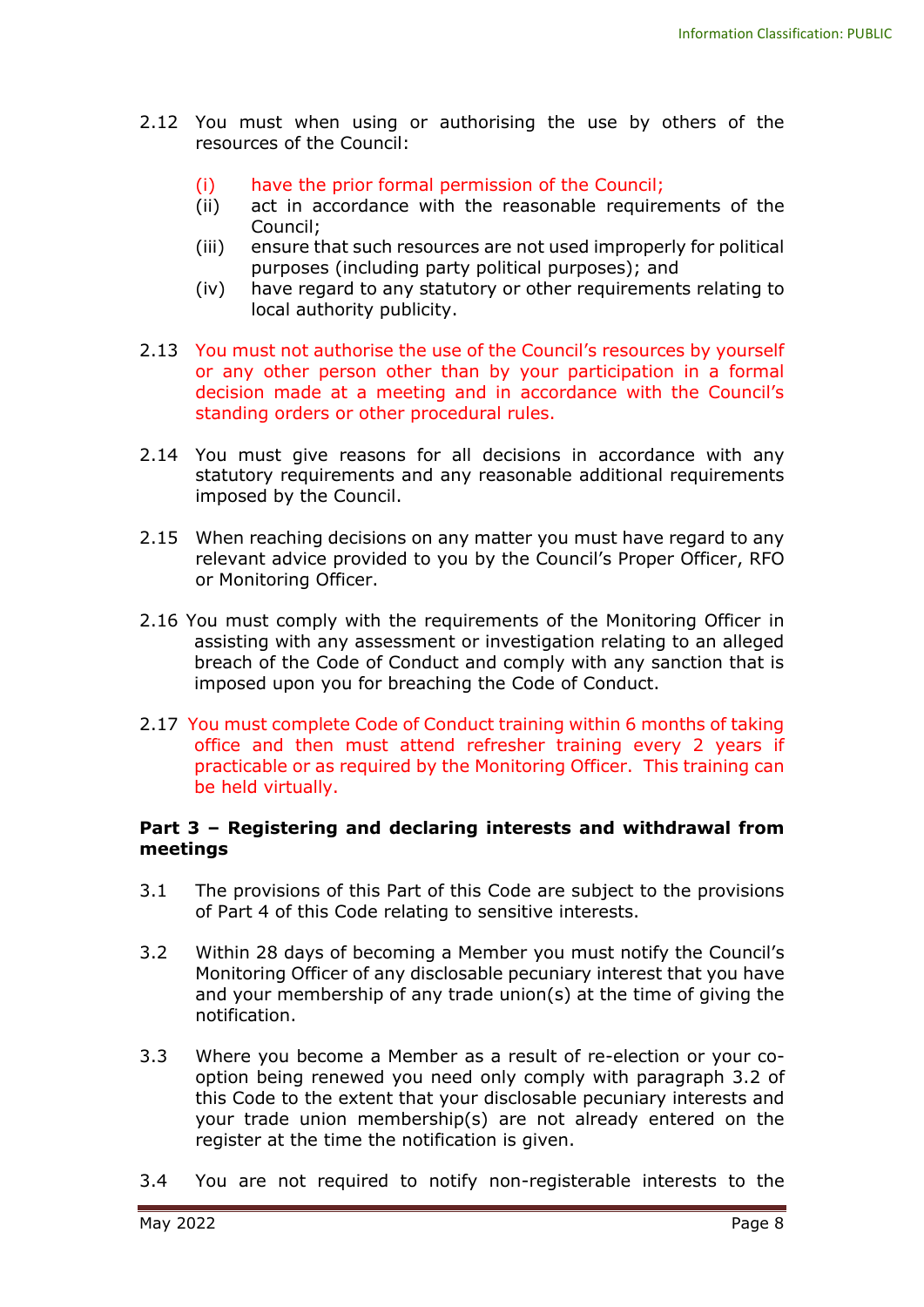Monitoring Officer for inclusion in the register.

- 3.5 If you are present at a meeting and you are aware that you have a non-registerable interest, a disclosable pecuniary interest or an interest by virtue of any trade union membership in any matter being considered or to be considered at the meeting you must disclose that interest to the meeting if that interest is not already entered in the register and, unless you have the benefit of a current and relevant dispensation in relation to that matter, you must:
	- (i) not participate, or participate further, in any discussions of the matter at the meeting;
	- (ii) not participate in any vote, or further vote, taken on the matter at the meeting; and
	- (iii) remove yourself from the meeting while any discussion or vote takes place on the matter, to the extent that you are required to absent yourself in accordance with the Council's standing orders or other relevant procedural rules.
- 3.5A Where a Member has a non-registerable interest in a matter to which paragraph 3.5 relates that does not benefit from a valid dispensation and that interest arises only from the Member's participation in or membership of a body whose objects or purposes are charitable, philanthropic or otherwise for the benefit of the community or a section of the community the Member may with the permission of the Chairman of the meeting or until such time as the Chairman directs the Member to stop, address the meeting to provide such information as they reasonably consider might inform the debate and decision to be made before complying with paragraphs 3.5(i), (ii) and (iii).
- 3.6 If a disclosable pecuniary interest or any membership of a trade union to which paragraph 3.5 relates is not entered in the register and has not already been notified to the Monitoring Officer at the time of the disclosure you must notify the Monitoring Officer of that interest within 28 days of the disclosure being made at the meeting.
- 3.7 Where you are able to discharge a function of the Council acting alone and you are aware that you have a non-registerable interest, a disclosable pecuniary interest or an interest by virtue of any trade union membership(s) in a matter being dealt with, or to be dealt with, by you in the course of discharging that function you must :
	- (i) not take any steps, or any further steps, in relation to the matter (except for the purpose of enabling the matter to be dealt with otherwise than by you); and
	- (ii) if the interest is a disclosable pecuniary interest or membership of a trade union, notify the Monitoring Officer of that interest within 28 days of becoming aware of the interest if the interest is not entered in the register and has not already been notified to the Monitoring Officer.
- 3.8 Within 28 days of becoming aware of any new disclosable pecuniary interest or trade union membership, or change to any disclosable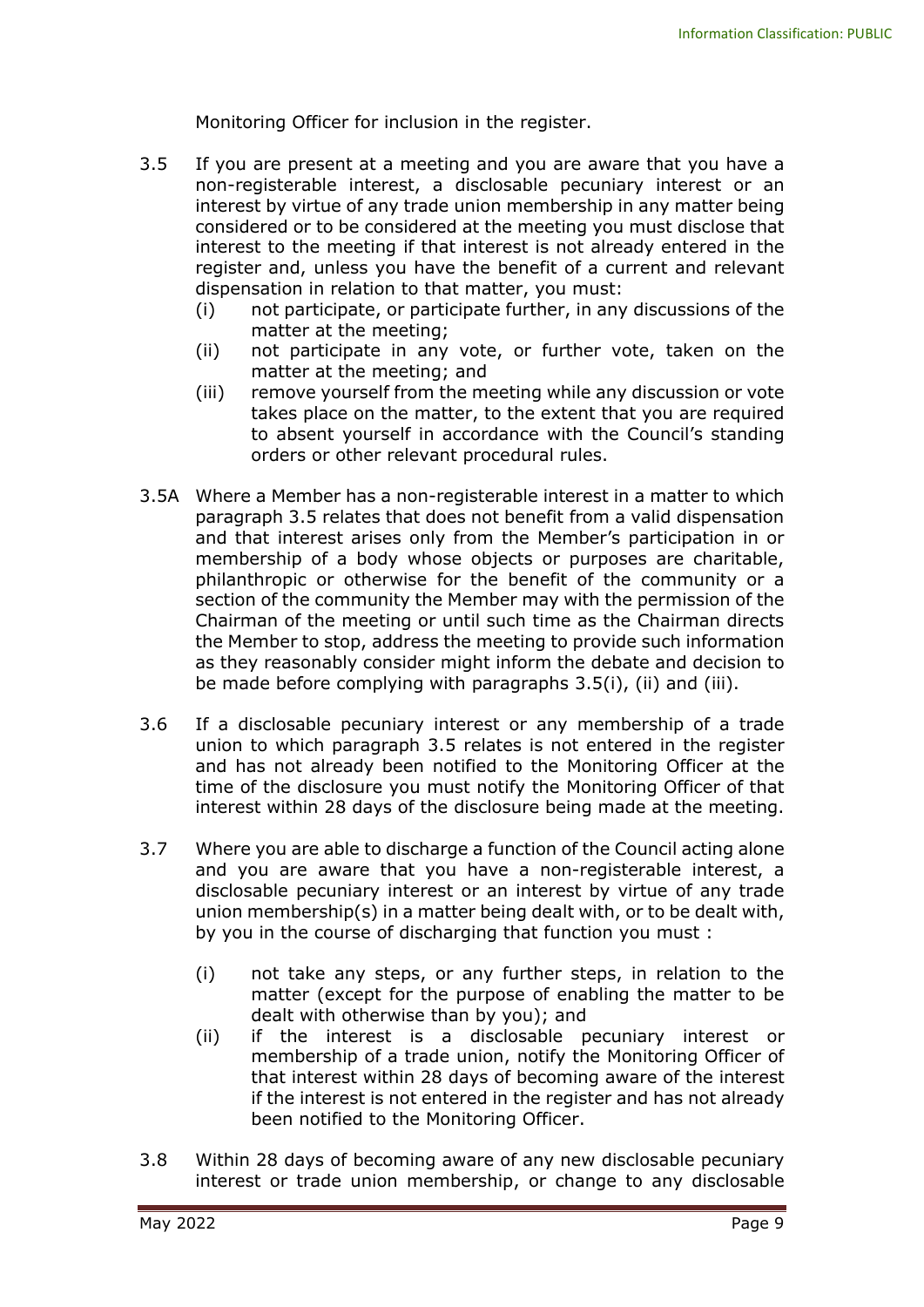pecuniary interest or trade union membership already registered or notified to the Monitoring Officer, you must notify that new interest or the change in the interest to the Monitoring Officer.

- 3.9 All notifications of disclosable pecuniary interests and trade union membership to the Monitoring Officer, excepting those made verbally at meetings, must be made in writing.
- 3.10 You must notify the proper officer of your Council in writing of the detail of all disclosable pecuniary interests that are notified or confirmed to the Monitoring Officer.

#### **Part 4 – Sensitive interests**

- 4.1 Members must notify the Monitoring Officer of the details of sensitive interests but the details of such interests shall not be included in any published version of the register.
- 4.2 The requirement in paragraph 3(5) of Part 3 of this Code to disclose interests to meetings shall in relation to sensitive interests be limited to declaring the existence of an interest and the detail of the interest need not be declared.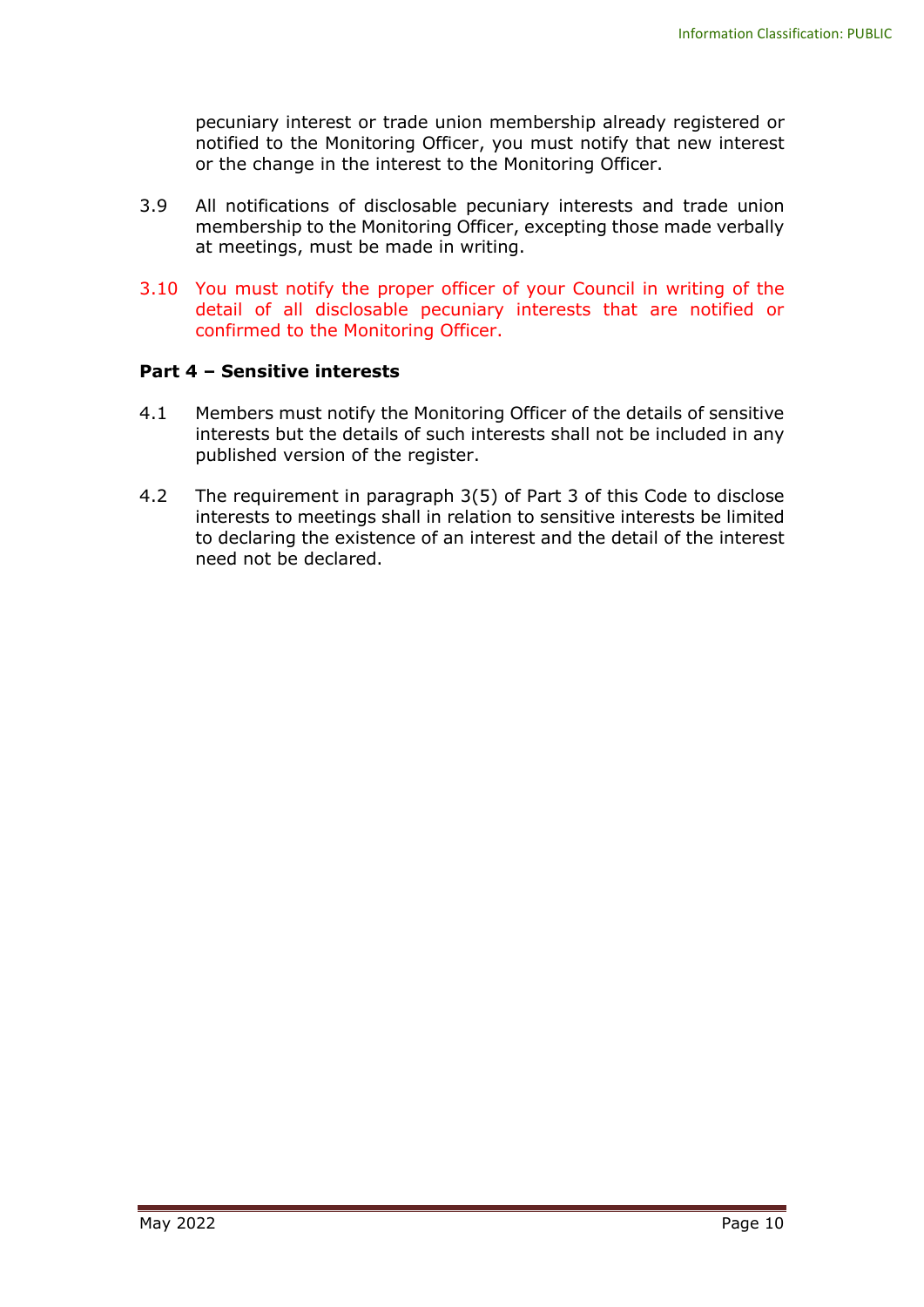## **Part 5A – Disclosable Pecuniary Interests**

In this Part of the Code the expressions in the middle column have the meanings attributed to them in the right hand column

| (a)(i)   | "body in which the<br>relevant<br>person<br>has a beneficial<br>interest" | means a firm in which the relevant person<br>is a partner or a body corporate of which the<br>relevant person is a director or in the<br>securities of which the relevant person has<br>a beneficial interest                                                                         |
|----------|---------------------------------------------------------------------------|---------------------------------------------------------------------------------------------------------------------------------------------------------------------------------------------------------------------------------------------------------------------------------------|
| (a)(ii)  | "director"                                                                | includes a member of the committee of<br>management of an industrial and provident<br>society                                                                                                                                                                                         |
| (a)(iii) | "land"                                                                    | includes an easement, servitude, interest,<br>or right over land which does not carry with<br>it a right for the relevant person (alone or<br>jointly with another) to occupy the land or<br>to receive income                                                                        |
| (a)(iv)  | "relevant<br>authority"                                                   | means the authority of which you are a<br>member                                                                                                                                                                                                                                      |
| (a)(v)   | "relevant person"                                                         | means you, your spouse or civil partner, a<br>person with whom you are living with as<br>husband and wife or a person with whom<br>you are living with as if you are civil partners                                                                                                   |
| (a)(vi)  | "securities"                                                              | means shares, debentures, debenture<br>stock, loan stock, bonds, units of a collective<br>investment scheme within the meaning of<br>the Financial Services and Markets Act 2000<br>and other securities of any description,<br>other than money deposited with a building<br>society |

The following table sets out the disclosable pecuniary interests that have been prescribed by the Secretary of State for the purposes of the Code of Conduct and the Localism Act, 2011.

| Interest |                                                            | Description                                                                                                                                                                                                                                                    |
|----------|------------------------------------------------------------|----------------------------------------------------------------------------------------------------------------------------------------------------------------------------------------------------------------------------------------------------------------|
| (b)(i)   | Employment,<br>office, trade,<br>profession or<br>vocation | Any employment, office, trade, profession or<br>vocation carried on for profit or gain                                                                                                                                                                         |
| (b)(ii)  | Sponsorship                                                | Any payment or provision of any other<br>financial benefit (other than from the<br>relevant authority) made or provided within<br>the relevant period in respect of any<br>expenses incurred by you in carrying out<br>your duties as a member, or towards the |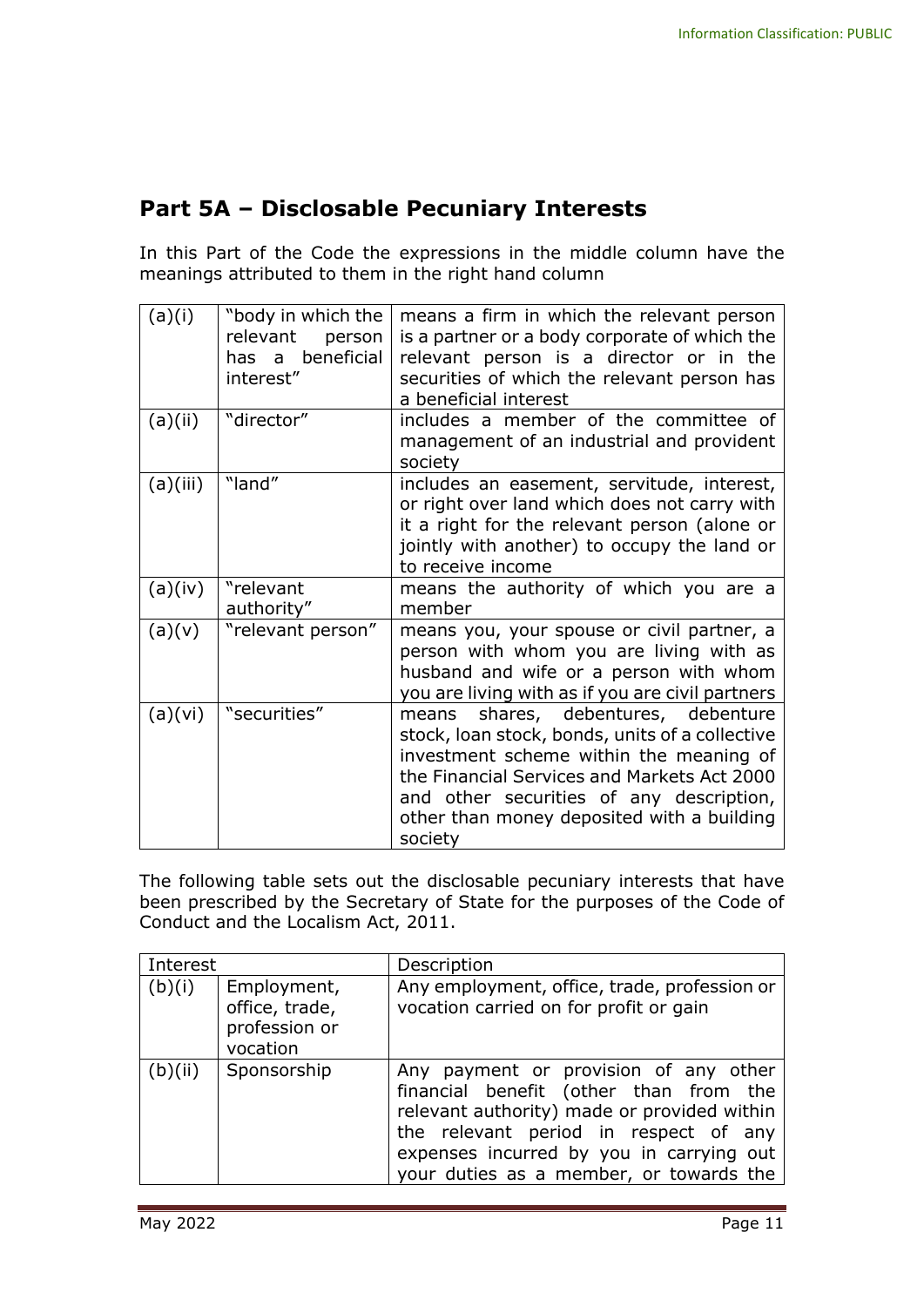|          |                        | election expenses of you. This includes any<br>payment or financial benefit from a trade<br>union(as defined above)                                                                                                                                                                                                                                                                                                                                                                                                                                                                             |
|----------|------------------------|-------------------------------------------------------------------------------------------------------------------------------------------------------------------------------------------------------------------------------------------------------------------------------------------------------------------------------------------------------------------------------------------------------------------------------------------------------------------------------------------------------------------------------------------------------------------------------------------------|
| (b)(iii) | Contracts              | Any contract which is made between the<br>relevant person (or a body which in which<br>the relevant person has a beneficial interest)<br>and the relevant authority under which<br>goods and services are to be provided or<br>works are to be executed and which has not<br>been fully discharged                                                                                                                                                                                                                                                                                              |
| (b)(iv)  | Land                   | Any beneficial interest in land which is within<br>the area of the relevant authority                                                                                                                                                                                                                                                                                                                                                                                                                                                                                                           |
| (b)(v)   | Licences               | Any licence (alone or jointly with others) to<br>occupy land in the area of the relevant<br>authority for a month or longer                                                                                                                                                                                                                                                                                                                                                                                                                                                                     |
| (b)(vi)  | Corporate<br>tenancies | Any tenancy where, to your knowledge, the<br>landlord is the relevant authority and the<br>tenant is a body in which the relevant person<br>has a beneficial interest                                                                                                                                                                                                                                                                                                                                                                                                                           |
| (b)(vii) | <b>Securities</b>      | Any beneficial interest in securities of any<br>body where that body, to your knowledge,<br>has a place of business or land in the area<br>of the relevant authority and either the total<br>nominal value of the securities exceeds<br>£25,000 or one hundredth of the total of the<br>issued share capital of that body, or if the<br>share capital of that body is of more than<br>one class the total nominal value of the<br>shares in any one class in which the relevant<br>person has a beneficial interest exceeds one<br>hundredth of the total issued share capital<br>of that class |